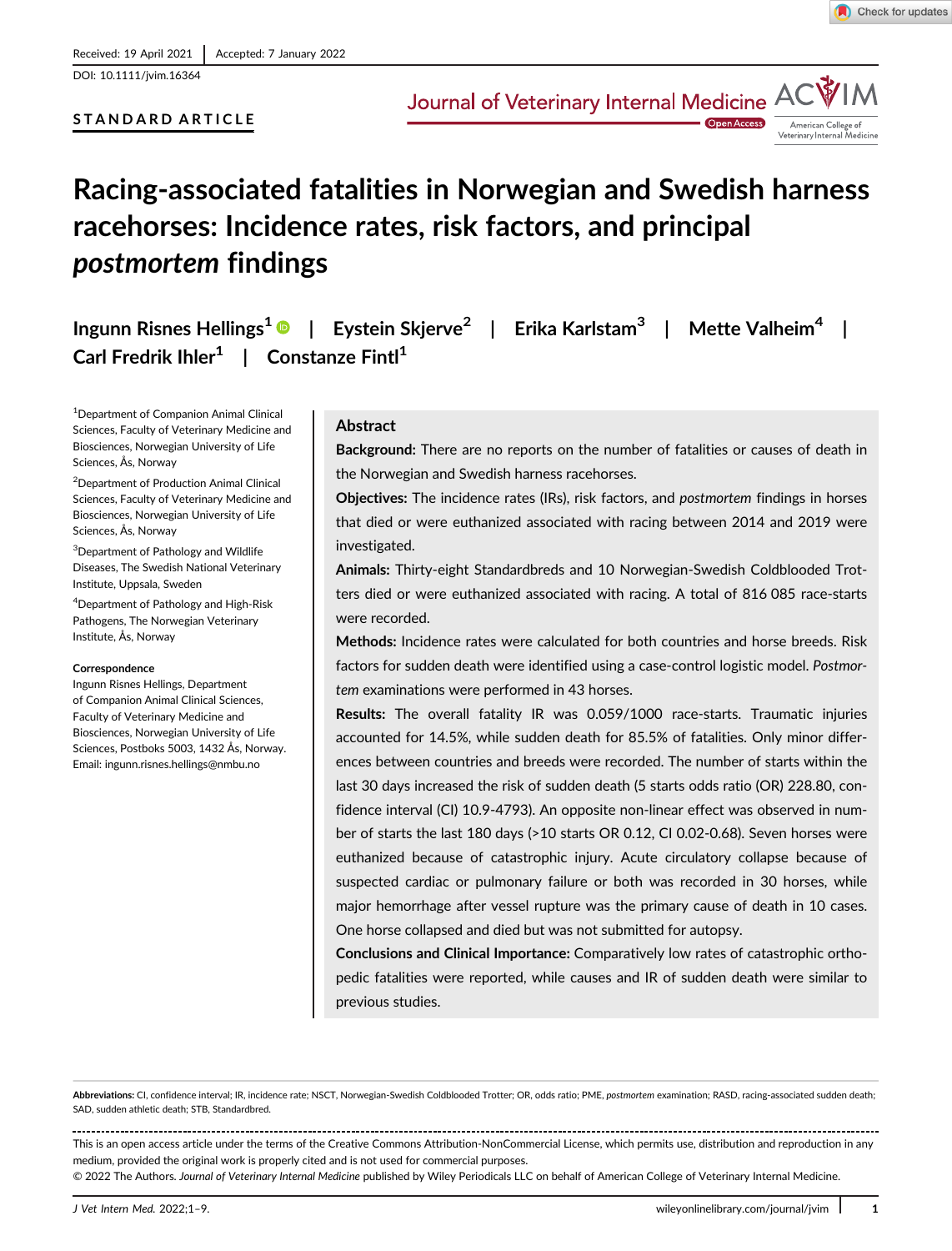**KEYWORDS** 

horse, sudden athletic death, sudden cardiac death, sudden death

# 1 | INTRODUCTION

Horses that die or are euthanized in association with racing challenge the sport concerning horse welfare and the public perception of racing. Therefore, it is essential to investigate all racing-related fatalities to better understand their etiology to help prevent these from occurring.

Previous studies have described the incidence rates (IRs) and postmortem findings and identified possible risk factors for horses that die in association with exercise and racing. $1-7$  The IR has been reported to vary and appear to be influenced by a number of factors, including race discipline and distance and track surface.<sup>2,4,6,8-10</sup> The identification and interpretation of risk factors have proven challenging concerning separating those horses euthanized because of a catastrophic orthopedic injury and those that collapse and die of a suspected cardiopulmonary cause.<sup>4,5</sup> A similar challenge occurs when evaluating postmortem findings, as similar cardiopulmonary findings can be present in both groups of horses making interpretation of their relevance difficult.<sup>3,5</sup> Autopsy protocols and tissue sampling sites can also vary between investigators making comparison between studies difficult.<sup>3,5</sup>

Although harness racing is a popular and economically important sport in Norway and Sweden, there are no published reports on IR, risk factors, or postmortem findings of racing-associated fatalities in these countries. The principal aims of this study were to describe the IR of equine fatalities associated with harness racing in Norway and Sweden between 2014 and 2019 and to investigate possible risk factors for those horses that collapsed and died using a case-control approach. Additionally, the postmortem findings and proposed causes of death in these horses are described.

## 2 | METHODS

## 2.1 | Study design

The retrospective case-control study recorded the number of fatalities on Norwegian and Swedish harness racetracks during 6 years from 1 January 2014 to 31 December 2019. Information on the total number of horses that died and the total number of race-starts was obtained from the Norwegian and Swedish Trotting Associations.

In order to identify possible risk factors, breed, age, sex, the total number of starts, the number of starts within the previous 30, 60, 90, 180, and 360 days, respectively, the racing distance at the time of death and the time of year in which the horse died were all evaluated. The time of year was divided into 4 groups: winter (December-February), spring (March-May), summer (June-August), and fall (September-November). Whether the horse competed in a trotting race under saddle or a regular harness race was also recorded. All individual horse and racing data were obtained from the respective racing associations' official web pages (<https://www.travsport.no>; [https://](https://www.travsport.se) [www.travsport.se](https://www.travsport.se)).

# 2.2 | Inclusion criteria

The inclusion criteria were defined as apparently healthy horses that died suddenly or were euthanized after injury immediately before the start, during, or within 1 hour after racing. These 2 groups of horses combined were defined as a racing-associated deaths (RAD). Horses within the RAD group that died spontaneously or were euthanized while recumbent because of extreme cardiac, respiratory distress, or both in the absence of a catastrophic orthopedic or traumatic injury were defined as sudden athletic deaths (SAD). This latter term was proposed by Physick-Sheard and Slack<sup>11</sup> to describe any horse that dies suddenly associated with exercise. Proportional fatality rates were used to describe the proportion of all fatalities attributed to either fatal orthopedic/traumatic injury or SAD.

Standardbreds (STBs) and Norwegian-Swedish Coldblooded Trotters (NSCTs) of any sex or age were included in the study. Both breeds are used in commercial harness racing in Norway and Sweden. They compete in separate breed-specific races but over the same racing distances and for similar prize money, making racing equally competitive between the 2 breeds.

## 2.3 | Risk factors

A case-start was defined as a start resulting in death. For each casestart, 3 control horses that participated in the same race resulting in a case were randomly selected using Excel software (Excel Random Generator, RAND, Microsoft).

To identify individual risk factors for SAD, breed, age, sex, the total number of starts, and the number of starts within the previous 30, 60, 90, 180, and 360 days were evaluated. Individual horse and racing data were obtained from the respective racing associations' official web pages [\(https://www.travsport.no](https://www.travsport.no); [https://www.travsport.](https://www.travsport.se) [se](https://www.travsport.se)). With this matched design, breed, season, year, country, race type (harness race or under saddle), and distance were not included in the statistical risk analysis.

### 2.4 | Statistical analyses

#### 2.4.1 | Incidence rates

Incidence rates are defined as the number of new cases of disease in a population per unit of animal-time during a given time period.<sup>12</sup> The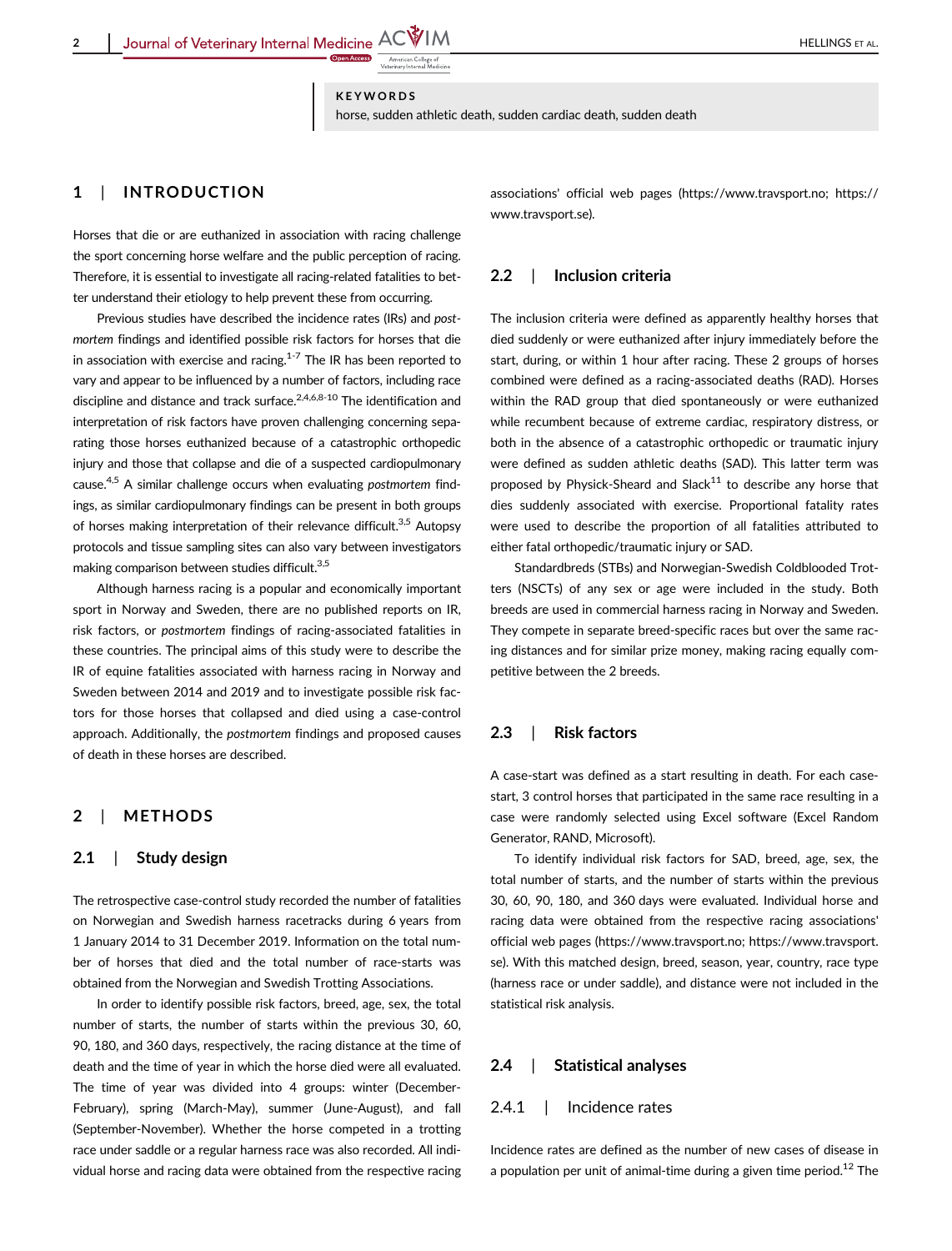IRs were therefore calculated based on the number of animals that died compared to the total number of race-starts within the same 6-year investigation period. Incidence rates for all deaths combined (RAD) and SAD were calculated and expressed as IR/1000 race-starts. The same rates were also calculated for the 2 different countries and NSCTs and STBs separately.

## 2.4.2 | Risk factors

To identify individual risk factors for SAD, data were analyzed using a conditional logistic model in Stata (16/ MP for Windows, StataCorp, College Station, Texas). To assess model fit, the fitstat command in Stata was used to assess the improvement linked to choosing a conditional model. The fit was clearly improved. After checking for correlations between explanatory variables, a backward elimination method was used to identify the model using the Likelihood Ratio test at a cut-point of  $P < .05$ . Results were presented as odds ratios (ORs) with a 95% confidence interval (CI). To give a more meaningful interpretation of results, separate ORs were presented for the number of starts the last 30 days (1-5 starts respectively) and the last 180 days (1-4, 5-7, 8-10, and >10 starts, respectively).

## 2.4.3 | Postmortem examination

Horses that die or are euthanized during official race meetings in Norway and Sweden are subjected to a postmortem examination (PME) at the nearest state-run veterinary investigation center (The Norwegian Veterinary Institute, Norway and The National Veterinary Institute, Sweden). Details on all horses that died and their postmortem reports were made available through the respective racing bodies with the owners' informed consent. All reports were handled confidentially.

As there were several pathologists involved using different terminologies not only between the 2 countries but also between the different pathologists in the same country, the postmortem findings were evaluated and summarized by 2 experienced pathologists, 1 from each of the respective countries (EK and MV).

The presence of pulmonary edema, congestion, and hemorrhage was recorded and graded as none present, mild, moderate, or marked. Any macro- or microscopic cardiac findings were summarized and described, as were other major relevant findings. The stated primary cause of death and the postmortem findings related to this were based on the pathologist's conclusion performing the individual PME.

# 3 | RESULTS

#### 3.1 | Horses

A total of 48 horses died during the study period, which included 38 STBs and 10 NSCTs. There were 12 stallions (2 STBs, 10 NSCTs), 22 geldings (18 STBs, 4 NSCTs), 13 mares (10 STBs, 3 NSCTs) in total, and 1 horse where this information was missing. The overall age range was 2 to 11 years (median 5.0 years), 2 to 11 years for STBs (median 5.0 years), and 3 to 9 years for NSCTs (median 6.0 years).

# 3.2 | Racing data

The race distances in the current study varied from 1609 to 2680 m. Six races were run over 1609 m, 7 races over 2500 to 2680 m, and 34 races were run over 2100 to 2200 m. In 1 race, the racing distance was not recorded. The track surfaces for all tracks were sand-based standard all-weather tracks.

# 3.3 | Incidence rate

Of the 48 RAD recorded, 33 occurred in Sweden and 15 in Norway. The total number of race-starts was 816 085, of which 576 162 were in Sweden and 239 923 in Norway.

This represented an overall RAD IR of 0.059/1000 race-starts for the 2 countries combined (Table 1). The overall RAD IR in Sweden was 0.057 while in Norway it was 0.063/1000 race-starts.

The total number of STB race-starts during the study period was 645 613 (where 38 RAD were recorded), while for the NSCTs, the number of race-starts was 170 472 (10 RAD recorded), reflecting the racing population of the 2 breeds.

Forty-one horses were classified as SAD, representing an overall IR of 0.050/1000 race-starts for the 2 countries combined (Table 2). Sweden recorded 30 SADs, while in Norway there were 11 such cases representing an overall IR of 0.052 and 0.046/1000 race-starts, respectively.

Seven horses (5 STBs and 2 NSCTs) were euthanized because of catastrophic orthopedic or traumatic injury. This represents an overall IR of 0.009/1000 race-starts. Three cases (all STBs) were recorded in Sweden and 4 in Norway (2 STBs and 2 NSCTs), representing an IR of 0.005 and 0.017/1000 race-starts, respectively, for the 2 countries.

The IR for SAD varied between seasons, being highest in the spring (0.064/1000 race-starts; Figure 1). Both spring and summer

TABLE 1 Incidence rates for racing-associated death (RAD) per 1000 race-starts for Standardbred racehorses (STB) and Norwegian-Swedish Coldblooded Trotters (NSCT) in Norway and Sweden combined between 2014 and 2019

| Year                 | <b>STB</b> | <b>NSCT</b> | <b>STB and NSCT</b> |
|----------------------|------------|-------------|---------------------|
| 2014                 | 0.035      | 0.069       | 0.043               |
| 2015                 | 0.043      | 0.139       | 0.062               |
| 2016                 | 0.082      | $\Omega$    | 0.065               |
| 2017                 | 0.095      | 0.070       | 0.090               |
| 2018                 | 0.030      | 0.035       | 0.031               |
| 2019                 | 0.072      | 0.037       | 0.064               |
| 2014 to 2019 overall | 0.059      | 0.059       | 0.059               |
|                      |            |             |                     |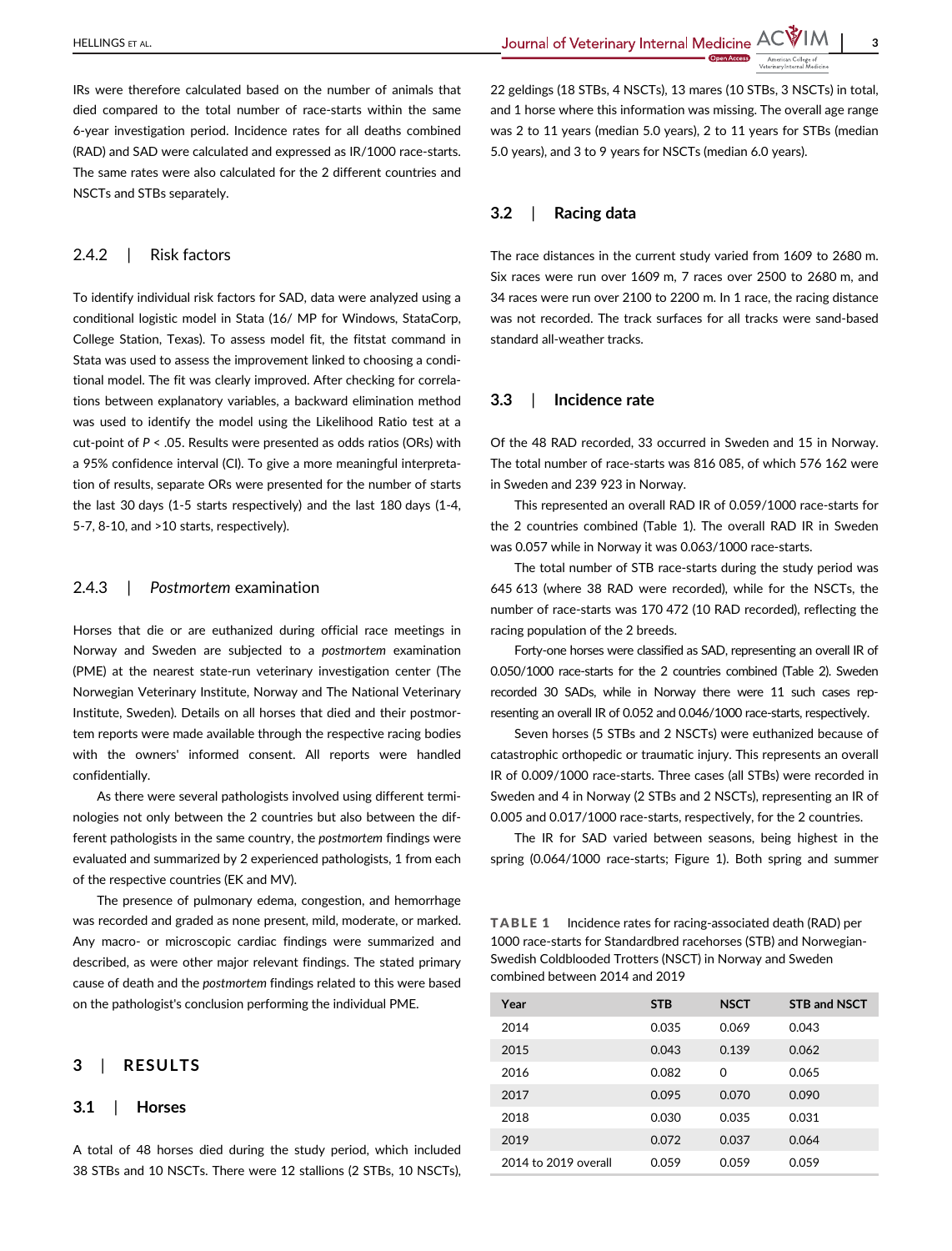Journal of Veterinary Internal Medicine  $ACWIM$ 

had similarly high rates in Sweden (0.063 and 0.066/1000 race-start respectively; Figure S1). In Norway, the highest IR occurred during spring (0.065/1000 race starts; Figure S2).

# 3.4 | Proportional fatality rates

The overall proportional fatality rates were 14.5% for catastrophic orthopedic/traumatic injuries and 85.5% for SAD. For STBs, the proportional fatality rates were 13.2% and 86.8%, and for the NSCTs, 20.0% and 80.0% for fatal orthopedic/traumatic injuries and SAD, respectively.

Seven of the 41 SAD horses died before the start of the race (5 immediately before the start and 2 during warm-up approximately 30 minutes prior to the race), 14 during the race, and the remaining 20 immediately after the race.

#### 3.5 | Risk factors

A total of 41 sets of 1 case and 3 randomly selected control horses from the same race were used in the analyses, with the case as the outcome. Individual factors in the risk analysis included sex (mares  $[n = 46]$ ; geldings  $[n = 94]$ ; stallions  $[n = 25]$ ), age groups (<4 years  $[n = 32]$ ; 4-5 years  $[n = 59]$ ; 6-8 years  $[n = 57]$ ; >8 years  $[n = 18]$ ), and number of starts in the last 30, 60, 90, 180, and 360 days. The final logistic model included sex and starts in the last 30 and 180 days as the remaining explanatory variables. The results from this model are shown in Table 3.

As shown in Table 3, the number of starts within the last 30 days increased the risk of SAD (5 starts OR 228.80, CI 10.9-4793). An opposite non-linear effect was observed in number of starts the last 180 days (>10 starts OR 0.12, CI 0.02-0.68).

#### 3.6 | Postmortem examinations

Of the 48 RAD recorded, 43 horses received a full PME. These included 40 SAD cases and 3 horses euthanized because of catastrophic trauma.

TABLE 2 Incidence rates for sudden athletic death (SAD) per 1000 race-starts for Standardbred racehorses (STB) and Norwegian-Swedish Coldblooded Trotters (NSCT) in Norway and Sweden combined between 2014 and 2019

| Year                 | <b>STB</b> | <b>NSCT</b> | <b>STB and NSCT</b> |
|----------------------|------------|-------------|---------------------|
| 2014                 | 0.030      | 0.034       | 0.028               |
| 2015                 | 0.043      | 0.139       | 0.063               |
| 2016                 | 0.073      | 0.000       | 0.058               |
| 2017                 | 0.095      | 0.035       | 0.082               |
| 2018                 | 0.030      | 0.035       | 0.031               |
| 2019                 | 0.041      | 0.037       | 0.040               |
| 2014 to 2019 overall | 0.051      | 0.047       | 0.050               |

The 4 Norwegian horses that did not have a full PME were all horses that died or were euthanized because of traumatic injuries. However, on-course clinical, radiographic examinations or both were performed on all cases. Only 1 horse in Sweden did not have a PME performed. As this horse collapsed and died immediately after the race, it was classified as a SAD case but with an unknown primary cause.

# 3.7 | Primary cause of death and principal postmortem findings

Seven of the 48 RADs were euthanized because of traumatic injuries, 4 of which were in the Norwegian horses, while the remaining 3 occurred in Sweden. Three horses were euthanized because of catastrophic proximal phalanx (P1) fractures (2 in Norway and 1 in Sweden), 1 horse because of a tibial fracture (Sweden), 1 horse suffered a cervical dislocation because of a fall (Sweden), 1 horse sustained a soft tissue trauma to a hindlimb, and finally, 1 horse suffered a thoracic impalement trauma (both in Norway).

The primary cause of death in the remaining 40 SAD horses (with 1 SAD case in Sweden that did not have a PME performed excluded) was concluded by the respective pathologists to be caused by acute circulatory collapse because of suspected cardiac, pulmonary failure, or both in 30 horses. Major hemorrhage because of vessel rupture was reported as the cause of death in 10 cases. Of the 30 horses with acute circulatory failure, 27 were of an unknown primary cause. Although none of these horses had gross cardiac findings consistent with being the primary cause of death, 3 horses were reported to have a dilated right ventricle with additional congestion of the coronary arteries reported in 1 horse. Another 8 horses had focal areas of myocardial hemorrhage or petechiae while hydropericardium was reported in 4 further horses. Microscopic changes in 5 horses included focal and diffuse areas of myocardial hemorrhage, congestion, and inflammation. The latter included local areas of mild lymphocytic inflammatory infiltrates. Moderate multifocal fibrosis and necrosis were separate findings in 3 animals. In 3 horses, the autolytic changes were too advanced to enable microscopic evaluation of the myocardium. In 3 of 30 horses, exercise-induced pulmonary hemorrhage, pulmonary edema, or both were determined to be the cause of death. However, all 30 horses had varying degrees of pulmonary hemorrhage, edema, and congestion.

Ten horses had rupture of major vessels, of which 7 were intrathoracic while 3 were intraabdominal mesenteric artery ruptures. The 3 intrathoracic vessel ruptures were either complete or incomplete aortic wall ruptures, 1 truncus brachiocephalicus rupture, and 2 unidentified vessel ruptures. All 3 horses with abdominal vessel ruptures died because of hemorrhagic shock, as did 4 horses with intrathoracic bleeds. In 1 of the remaining 3 horses, cardiac tamponade associated with an incomplete aorta rupture was thought to be the principal consequence and attributing cause of the sudden death. Similarly, 2 horses had dissecting myocardial hemorrhages, 1 caused by aortic rupture and the other of unknown origin, which were proposed to have affected the electrical conduction system resulting in fatal arrhythmias.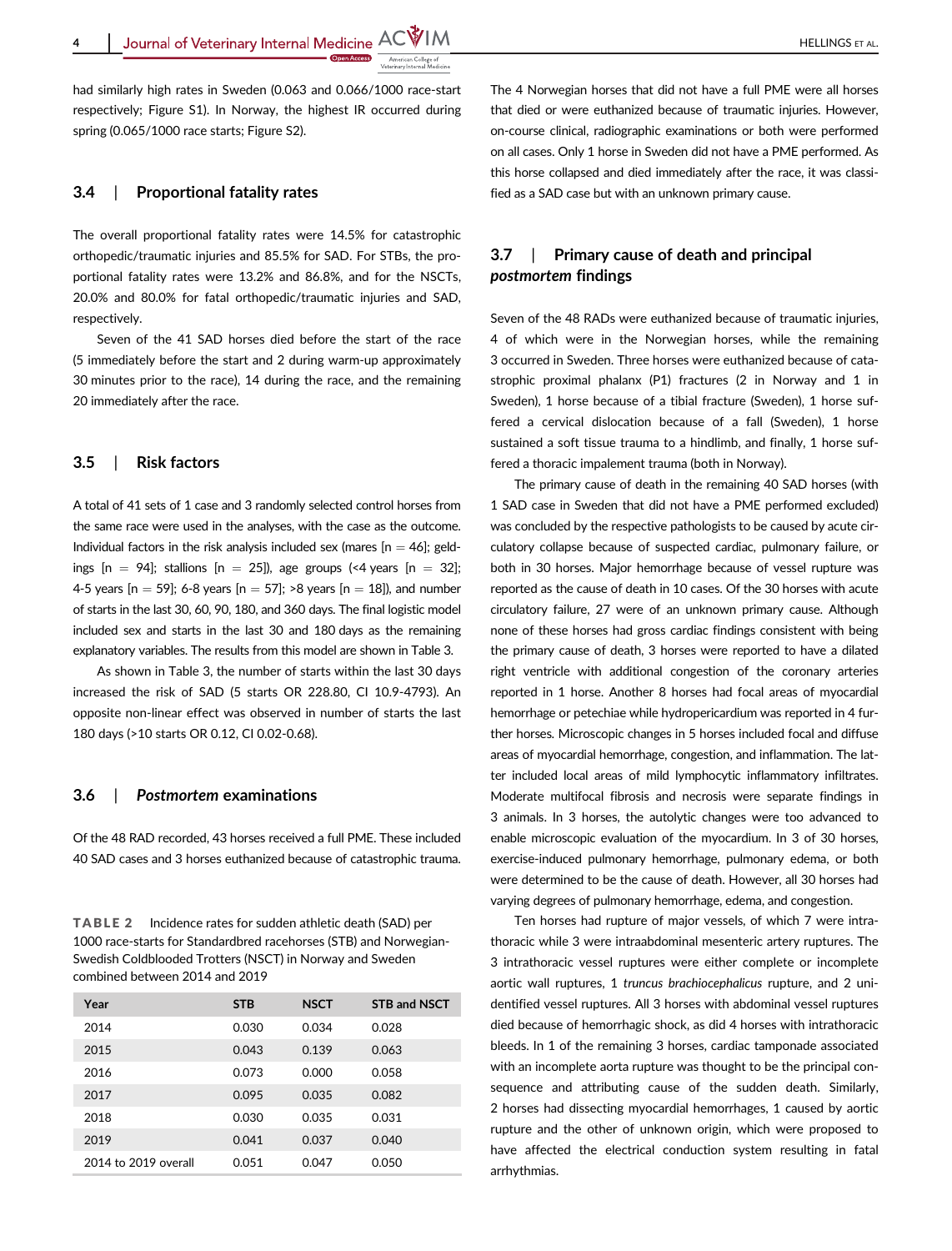

Incidence SAD per season Sweden and Norway combined 2014 to 2019

FIGURE 1 Incidence rates for sudden athletic death (SAD) per 1000 race-starts during 4 seasons of the year for Standardbred racehorses and Norwegian-Swedish Coldblooded Trotters combined in Sweden and Norway between 2014 and 2019. The seasons were divided into 4 groups: winter (December-February), spring (March-May), summer (June-August), and fall (September-November)

TABLE 3 Final conditional logistic model showing odds ratios (ORs) for the risk of sudden athletic death (SAD) occurring with 95% confidence intervals (CI) and corresponding P-values for sex and number of starts in the last 30 and 180 days

| Variable                       | <b>OR</b> | 95% CI         | P-value |  |  |  |
|--------------------------------|-----------|----------------|---------|--|--|--|
| Sex                            |           |                |         |  |  |  |
| Mare                           | 1.00      |                |         |  |  |  |
| Gelding                        | 1.09      | 0.38 to 3.07   | .88     |  |  |  |
| <b>Stallion</b>                | 4.20      | 0.90 to 19.60  | .07     |  |  |  |
| Number of starts last 30 days  |           |                |         |  |  |  |
| $\mathbf{1}$                   | 1.00      |                |         |  |  |  |
| $\overline{2}$                 | 4.07      | 0.77 to 21.6   | .10     |  |  |  |
| 3                              | 8.42      | 1.53 to $46-3$ | .01     |  |  |  |
| $\overline{4}$                 | 14.71     | 2.12 to 102.1  | .007    |  |  |  |
| 5                              | 228.80    | 10.9 to 4793   | < 0.001 |  |  |  |
| Number of starts last 180 days |           |                |         |  |  |  |
| $1$ to $4$                     | 1.00      |                |         |  |  |  |
| 5 to 7                         | 0.16      | 0.03 to 0.92   | .04     |  |  |  |
| 8 to 10                        | 0.25      | $0.05$ to 1.15 | .08     |  |  |  |
| >10                            | 0.12      | 0.02 to 0.68   | .02     |  |  |  |

Note: Significance levels were set at P < .05.

The 3 horses that underwent a full PME after orthopedic trauma included 1 horse with a tibial fracture, 1 horse with cervical dislocation, and 1 with a P1 fracture. Only the horse with a tibial fracture had marked pulmonary edema, congestion, and hemorrhage. Neither of the other 2 horses had any recorded pulmonary or cardiac changes.

A summary of the postmortem findings is described in Table S1.

# 4 | DISCUSSION

This study is the first report on racing fatalities in harness racehorses in Norway and Sweden and demonstrated the overall RAD IR to be lower than previously reported.<sup>2,4,6,9,10,13-16</sup> The number of starts in the last 30 and 180 days was identified as risk factors for SAD, although the low number of cases meant that the statistical power of these findings was weak. The postmortem findings, as well as the challenges in interpreting these, were similar to previous reports.<sup>3,9,17,18</sup>

Varying RAD IR has been reported to be dependent on several factors, including horse breed, race discipline, and track surface. Thoroughbred racing typically has a higher number of fatalities ranging from 0.44 to 8.3/1000 race-starts with steeplechase racing the highest rate and flat racing on turf the lowest.<sup>2,6,10,14,16,19</sup> Only limited information is available on STBs, although Physick-Sheard et al.<sup>6</sup> reported an RAD rate of 0.63/1000 race-starts, which is still higher than the overall IR of 0.059/1000 race-starts reported in the current study. However, Physick-Sheard et al. $<sup>6</sup>$  also included horses eutha-</sup> nized up to 60 days after a race start. In the current study, only horses that died or were euthanized on the track within 1 hour after the race were included. A similar death registry does not exist in Norway and Sweden. Therefore, it is likely that if horses euthanized within 60 days of racing were included in the current study, the number of fatalities would be higher. Orthopedic injuries commonly seen in the current racehorse population involve suspensory ligament and tendon injuries (unpublished observations). The severity and extent of these may not be immediately apparent but may later result in the horse's euthanasia.

Additional factors that could contribute to racing fatalities include track surface.<sup>10</sup> In the current study, all races were run on sand-based standard all-weather tracks, which make racing conditions very similar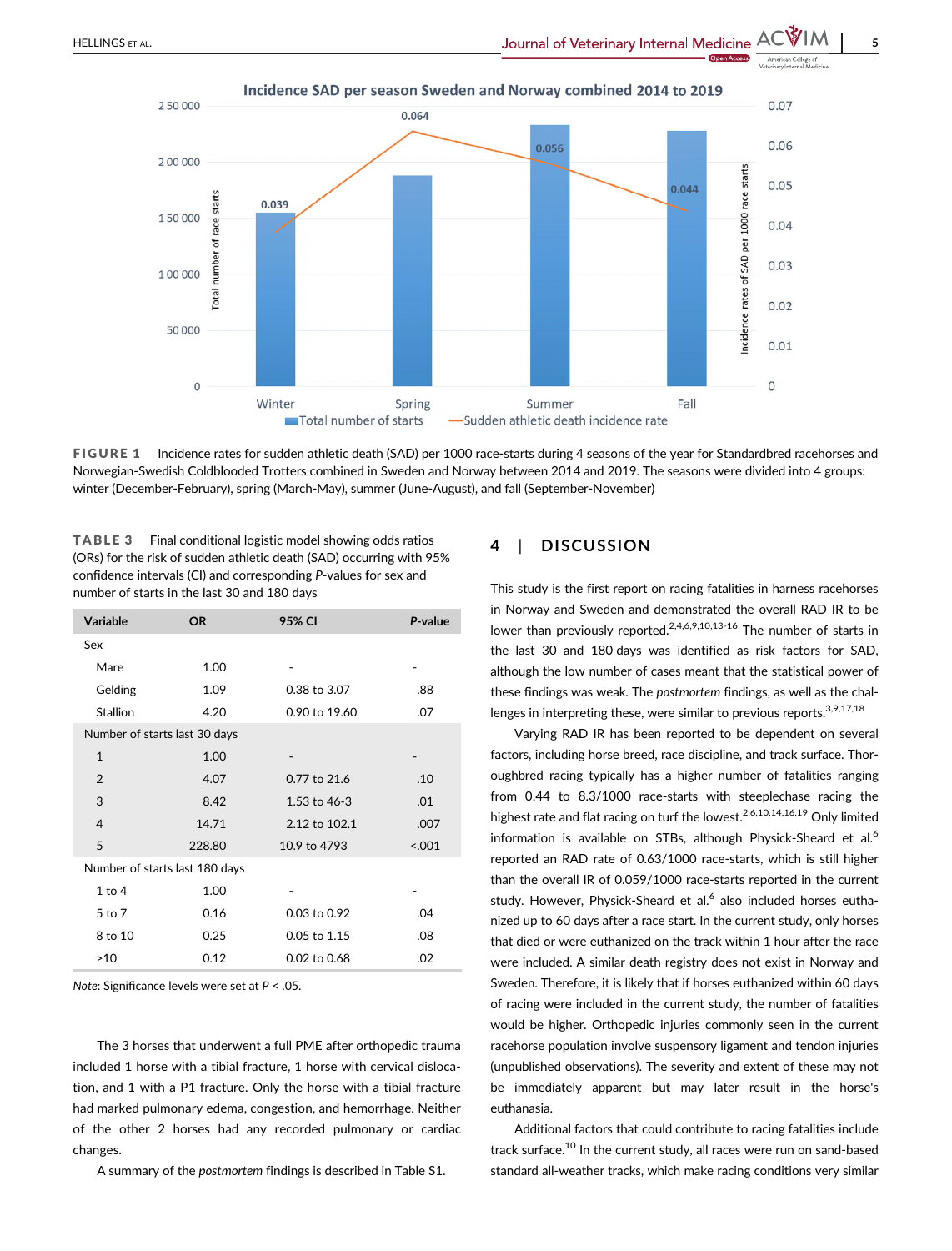all year round and identical between the 2 breeds examined. This may help explain the similar RAD IR in the current study, despite including these 2 different breeds.

Gait and lower race speeds have also been proposed as reasons for the lower number of fatalities in STBs compared to Thoroughbreds.<sup>20</sup> The lower rate of catastrophic orthopedic injury observed in 1 such study was attributed to earlier management and higher training intensity in the latter breed.<sup>6</sup> The risk of injury in human athletes has been associated with training load. $21$  and an increased acute to chronic workload and rate of change in workload appears to increase injury risk.22 In horses, higher intensity of recent exercise increased the risk for suspensory apparatus breakdown $^{23}$  Also, racehorses that covered large total high-speed distances or increased their total amount of high-speed work over a short period of time had an increased risk of catastrophic musculoskeletal injury.<sup>13,24</sup> Similarly, acute increases in workload increased the risk of injury in international 3-day event horses while chronic workload had no such effect.<sup>25</sup> Training regimens are likely to differ widely between different racing and equine sport disciplines as well as geographical regions. Inclusion of such data may contribute to shed light on how this could influence fatalities during competitive equestrian activities.

No data on either RAD or SAD have previously been published for NSCTs, making comparison for this breed difficult. However, the overall RAD and SAD were remarkably similar between STBs and NSCT in the current study, with both breeds experiencing comparatively few catastrophic orthopedic injuries. The NSCT has since the 1950's been an established breed originating as a rural farm and carriage horse in Norway and Sweden. However, since then it has been bred primarily for racing and is now used widely for competitive harness racing. The NSCT is a smaller but slightly heavier breed than the STB, and the maximum trotting speed and racing times are slower than for STBs. Typically, elite NSCTs may have average racing times approaching 1 minute 20 seconds/km (12.5 m/s) compared to the racing times of elite STBs of around 1 minute 10 seconds/km  $(14.5 \text{ m/s})^{26}$  A typical racecard would have several races specifically for NSCTs and with similar prize money as for the STBs, making these races equally competitive. $27,28$  There are few commercial 2-year-old STB races and none for NSCTs in Sweden and Norway, with the principal races being run for 4-year-old horses. Hence the NSCTs normally start their racing career at a slightly older age than the STBs but typically have a longer career.<sup>28,29</sup> Consequently, there is less pressure on having a horse race-ready at a young age compared to Thoroughbred racing. Also, both Norway and Sweden have strict regulations regarding medication and racing. This includes a conservative withdrawal time policy after systemic or local treatments and a ban on racing on any medication, including analgesics such as phenylbutazone. This may contribute to the low rate of catastrophic injuries reported for both these breeds by enforcing a period of rest for the horses and not disguising existing injuries. Similarly lower RADs have been reported in 3-day eventers, which also start training later in life and have to comply with strict regulations regarding medications. However, a larger proportion of fatalities were caused by catastrophic ortopedic injuries (62% of fatalities), $30$  which may be attributed to the nature of competing over jumps at different surfaces as previously discussed .

In the current study, the proportion of fatalities attributed to catastrophic orthopedic/traumatic injuries was 14.5%, while the remaining were attributed to SAD (85.5% of all fatalities). This demonstrates that the vast majority of Swedish and Norwegian racetrack fatalities were due to SAD. This differs markedly from previous reports in Thoroughbred racehorses where the majority of RAD are due to catastrophic orthopedic injuries and where SAD proportional rates vary from 9% to 19%.<sup>1-6</sup>

The overall SAD IR of 0.05/1000 race-starts was closer to previously reported values. In Thoroughbreds, the lowest SAD rates were recorded for horses racing on the flat with reports of 0.07 to 0.08/1000 race-starts compared with 0.29 to 1/1000 race-starts for horses racing over jumps with the highest number of fatalities being in horses participating in steeplechases.<sup>2,4</sup> Physick-Sheard et al.<sup>6</sup> reported SAD rates for Thoroughbreds in Ontario, Canada, to be 0.376/1000 race-starts while STBs had a rate of 0.102/1000 race-starts.

Risk factors for RAD were not evaluated in the present study, given that the vast majority of these were SAD cases, and only a very small proportion caused by catastrophic traumatic injuries. The final multivariable model demonstrated that horses frequently raced in the last month before death were at increased SAD risk. Only a limited number of studies have attempted to identify risk factors associated with sudden death alone. Lyle et al.<sup>4</sup> noted in a study in Thoroughbred racehorses in the United Kingdom that age, race distance, and type, season, and the number of starts within the last 60 days were all risk factors for sudden death. They found a reduced risk of sudden death with an increasing number of starts in the 60 days before the race and proposed that frequently raced horses were likely healthy and fit, which both would reduce the risk of fatal cardiac arrhythmia.<sup>4</sup>

In contrast, the current study found an increased risk of SAD with an increasing number of starts in the last 30 days. One can only assume that these horses were all race-fit considering the frequent race-starts in the given period. It is difficult to speculate on the reason for this. However, increased cardiac troponins concentrations have been described in STBs after racing<sup>7,31,32</sup> and have also been related to subclinical myocardial damage in athletes. $33-35$  In human athletes, increased cardiac load and inadequate recovery times contribute to cardiac structural changes, $36$  and these changes increase the risk of arrhythmic events in humans. Several studies have documented a common occurrence of exercise-associated arrhythmias in STBs and Thoroughbred racehorses<sup>37-39</sup> and recently also in NSCTs.<sup>40</sup> However, a consensus is lacking what can be considered normal variations and also if an increased risk of SAD exists for some of these commonly observed arrhythmias<sup>36</sup> and indeed whether cardiac remodeling contributes to development of fatal arrhythmias in horses. However, cardiac fibrosis and remodeling have been linked to fatal arrhythmias and SCD in humans. $41$  Therefore, it is conceivable, although at this point speculative, that frequent race-starts within a short period could increase myocardial damage with little time for tissue repair. This again could, therefore, possibly also increase the risk of cardiac-related SAD.

In contrast, risk associated with an increased number of starts within the last 180 days did not reach statistical significance for the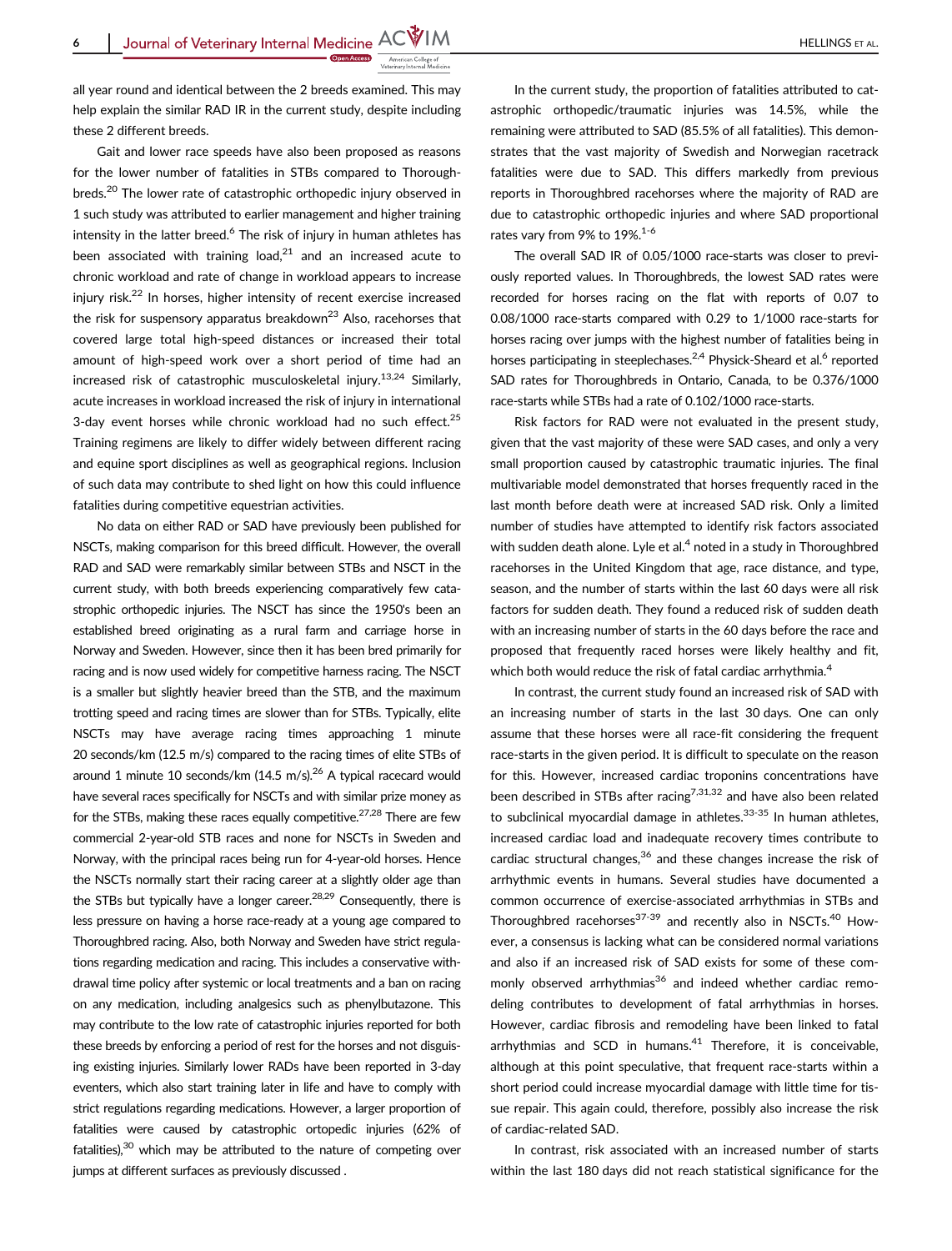8 to 10 starts group (OR 0.25, CI 0.05-1.15). Assuming that the horses have had time to recover sufficiently between races, allowing possible myocardial injuries to heal, this could reflect that horses were better conditioned. However, this remains a speculation. The number of horses included in this study was too few to draw any firm conclusions on the risk of SAD and association with frequency of race starts.

A recent metanalysis by Hitchen et  $al.^{42}$  found that male horses were at increased risk of catastrophic orthopedic injuries during flat racing. However, they found no difference between intact males and geldings. In contrast, Physick-Sheard et al.<sup>6</sup> did not find a strong association with sex for the group of horses that died suddenly during racing. In the current study, there was no statistical association being an intact male horse but the low number of horses included makes it difficult to make firm conclusions based on these results.

The SAD IR was highest in the spring and summer in Norway and Sweden respectively. This is consistent with the findings of Lyle et al. They proposed that this may be due to greater metabolic demands being placed on the horse, with increased sweating increasing the risk of fatal cardiac arrhythmias. $4$  It is certainly possible that exertional heat illness could be a contributing factor to the SAD cases but once again, it is not easy to speculate on the cause of this, primarily as the race-day temperature was not recorded.

Although race distance is a risk factor for sudden death, $4$  this was not the case in the current study when evaluated as a single variable. However, the range of distances for harness racing in Scandinavia is narrow, with most races being run over 2100 m, with sprint races held over 1600 m, and the longer races run over 2800 to 3200 m. It is possible that the range of distances in the current study was too narrow in order to establish if there is an increased risk of dying when racing over a particular distance.

The postmortem findings described in this study were similar to previous reports. They included pulmonary edema, congestion and hemorrhage, major vessel rupture, as well as macro-and microscopic cardiac changes.<sup>1,3,5,9,43-48</sup> In most cases, SAD was attributed to acute circulatory failure (30/40 cases), although it was not possible to determine if death was of primary cardiac or pulmonary origin. Other studies report similar findings highlighting the difficulty in interpreting postmortem findings, especially relating to the importance of pulmonary and cardiac changes.<sup>1,3,5,9,43,48</sup>

Although 28 (70%) of 40 horses in the current study had marked pulmonary hemorrhage on PME, in only 3 (11%) horses was exerciseinduced pulmonary hemorrhage (EIPH) determined to be the definitive cause of death by the examining pathologist. These findings are consistent with previous studies. $1,3,5,9,43,48$  There are contrasting opinions regarding EIPH as a direct cause of sudden death. However, a recent consensus statement from the American College of Veterinary Internal Medicine (ACVIM) stated that there is currently little evidence in the literature that confirms a link between sudden death and EIPH.<sup>49</sup> In this study, 2 of the horses determined to have died of EIPH were examined by the same pathologist. However, similar findings were made in other horses not given this diagnosis by other pathologists. Pulmonary changes including congestion and hemorrhage might be present in horses euthanized from catastrophic orthopedic injury

and those suspected to have died from acute fatal arrhythmias.<sup>3,6</sup> As already suggested by other investigators, the interpretation of PME findings involves some degree of subjectivity. $3,5$ 

Similarly, macroscopic and histological cardiac findings were interpreted differently among pathologists. In the current study, 3 horses that died from acute circulatory failure with unknown cause had a dilated right ventricle. In comparison, cardiac histological changes were found in 5 horses and included myocardial inflammation, necrosis, and fibrosis. Lyle et al. $3$  reported similar macroscopic or histological cardiac lesions in 5% and 25% of sudden death horses, respectively. Cardiac fibrosis has previously been linked to exercising arrhythmias and sudden cardiac death in horses $50,51$  and may occur as part of the exercise-induced hypertrophic process in human athletes. However, similar cardiac findings are commonly described in horses not experiencing sudden cardiac death<sup>17,36</sup> making interpretation of their significance challenging.<sup>3,18,36,48</sup> Additionally, the lack of a consistent postmortem sampling protocol of cardiac tissue makes the interpretation of microscopic findings even more challenging.

Major vessel rupture was reported to be the direct cause of death in 10/40 SAD cases (25%) of which 3 horses died as a result of cardiac tamponade or dissecting myocardial hemorrhage respectively rather than acute hemorrhagic shock after aortic wall ruptures. Although major vessel rupture as a cause of SAD varies, the current rate was higher than several of these<sup>1,5,9,48</sup> although still slightly lower than the reported rate by Lyle et al. $3$  of 27% (39/143). There were no clear reasons as to explain the cause of the vessel ruptures.

There are several limitations in this study. The current study only covered a relatively short period (6 years), and in this period the IR for both RAD and SAD varied greatly. Given the relatively low number of fatalities, minor variations in the numbers made a substantial difference to the IR. A more extended period of study with more horses included is required in order to confirm these rates. Similarly, given the low number of cases, it is difficult to draw firm conclusions on the identified risk factors and possible causes.

In conclusion, this paper reports on the IRs of racing-associated fatalities in Norwegian and Swedish harness racehorses during a 6-year period. A relatively low IR of catastrophic orthopedic injury was reported while confirmed or suspected cardiopulmonary causes were similar to previous reports. Determining the underlying pathophysiological causes of these latter cases is still a major challenge, which needs further investigation.

#### ACKNOWLEDGEMENT

Anne Wangen and Hanne Sæbø at the Norwegian Trotting Association and Agneta Sandberg, Hans Svennehed, and Antti Rautalinko at the Swedish Trotting Association for providing information on all horses included in the study as well as obtaining owner consent for participation in the study. Helene Wisløff, Øyvor Kolbjørnsen, and Inger Helene Kravik who performed PME on the Norwegian horses, while Katinka Belak, Karin Bernodt, Maria Hurst, Ylva Lindgren, James Mount, Karin Olofsson, Therese Ottinger, Helena Pettersson, Veronica Rondahl, Arman Shokrai, Elisabeth Sörensen, and Emil Wikström performed the PME on the Swedish horses. Individual horse and racing data were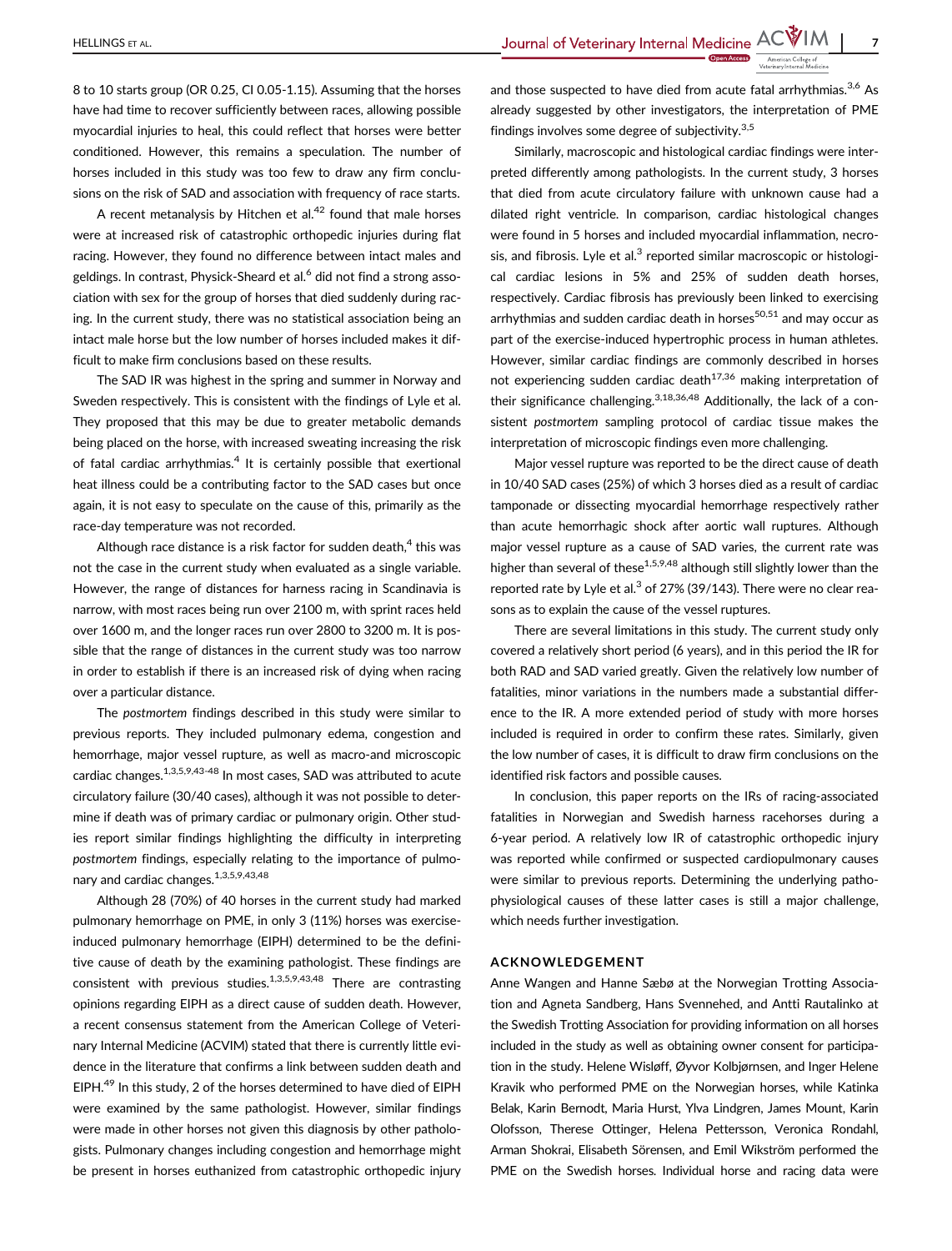

obtained from the official web pages of the respective racing associations [\(https://www.travsport.no;](https://www.travsport.no) [https://www.travsport.se](https://www.travsport.se/)).

## CONFLICT OF INTEREST DECLARATION

Authors declare no conflict of interest.

## OFF-LABEL ANTIMICROBIAL DECLARATION

Authors declare no off-label use of antimicrobials.

# INSTITUTIONAL ANIMAL CARE AND USE COMMITTEE (IACUC) OR OTHER APPROVAL DECLARATION

Although the cases in this study were handled anonymously and hence should prevent identification, owners of all animals were contacted for their approval to participate in the study. This included access to the postmortem reports.

## HUMAN ETHICS APPROVAL DECLARATION

Authors declare human ethics approval was not needed for this study.

#### **ORCID**

Ingunn Risnes Hellings <https://orcid.org/0000-0001-7873-4432>

#### REFERENCES

- 1. Johnson BJ, Stover SM, Daft BM, et al. Causes of death in racehorses over a 2 year period. Equine Vet J. 1994;26:327-330.
- 2. Boden LA, Anderson GA, Charles JA, et al. Risk of fatality and causes of death of thoroughbred horses associated with racing in Victoria, Australia: 1989-2004. Equine Vet J. 2006;38:312-318.
- 3. Lyle CH, Uzal FA, McGorum BC, et al. Sudden death in racing thoroughbred horses: an international multicentre study of post mortem findings. Equine Vet J. 2011;43:324-331.
- 4. Lyle CH, Blissitt KJ, Kennedy RN, et al. Risk factors for raceassociated sudden death in thoroughbred racehorses in the UK(2000-2007). Equine Vet J. 2012;44:459-465.
- 5. DeLay J. Postmortem findings in Ontario racehorses, 2003-2015. J Vet Diagn Invest. 2017;29:457-464.
- 6. Physick-Sheard PW, Avison A, Chappell E, MacIver M. Ontario Racehorse Death Registry, 2003-2015: descriptive analysis and rates of mortality. Equine Vet J. 2019;51:64-76.
- 7. Nostell K, Haggstrom J. Resting concentrations of cardiac troponin I in fit horses and effect of racing. J Vet Cardiol. 2008;10:105-109.
- 8. Boden LA, Anderson GA, Charles JA, et al. Risk factors for Thoroughbred racehorse fatality in flat starts in Victoria, Australia (1989-2004). Equine Vet J. 2007;39:430-437.
- 9. Boden LA, Charles JA, Slocombe RF, et al. Sudden death in racing thoroughbreds in Victoria, Australia. Equine Vet J. 2005;37:269-271.
- 10. Rosanowski SM, Chang YM, Stirk AJ, Verheyen KLP. Risk factors for race-day fatality in flat racing Thoroughbreds in Great Britain (2000 to 2013). PLoS One. 2018;13:e0194299.
- 11. Physick-Sheard PW, Slack J. Irregular hearts and performance horses. Equine Vet J. 2020;52:782-786.
- 12. Dohoo I, Martin W, Stryhn H. Veterinary Epidemiologic Research. 3rd ed. Charlottetown, PE: Atlantic Veterinary College; 2009.
- 13. Estberg L, Stover SM, Gardner IA, et al. Fatal musculoskeletal injuries incurred during racing and training in thoroughbreds. J Am Vet Med Assoc. 1996;208:92-96.
- 14. Allen SE, Rosanowski SM, Stirk AJ, Verheyen KLP. Description of veterinary events and risk factors for fatality in National Hunt flat racing thoroughbreds in Great Britain (2000-2013). Equine Vet J. 2017;49: 700-705.
- 15. Cruz AM, Poljak Z, Filejski C, et al. Epidemiologic characteristics of catastrophic musculoskeletal injuries in Thoroughbred racehorses. Am J Vet Res. 2007;68:1370-1375.
- 16. Williams RB, Harkins LS, Hammond CJ, Wood JL. Racehorse injuries, clinical problems and fatalities recorded on British racecourses from flat racing and National Hunt racing during 1996, 1997 and 1998. Equine Vet J. 2001;33:478-486.
- 17. Navas de Solis CN, Althaus F, Basieux N, et al. Sudden death in sport and riding horses during and immediately after exercise: a case series. Equine Vet J. 2018;50:644-648.
- 18. Diab SS, Poppenga R, Uzal FA. Sudden death in racehorses: postmortem examination protocol. J Vet Diagn Invest. 2017;29:442-449.
- 19. Palmer SE, McDonough SP, Mohammed HO. Reduction of thoroughbred racing fatalities at New York Racing Association racetracks using a multi-disciplinary mortality review process. J Vet Diagn Invest. 2017; 29:465-475.
- 20. Arthur RM. Welfare issues in horse racing. In: McIlwraith CW, ed. Equine Welfare. Oxford, Iowa: Wiley-Blackwell, Ames; 2011: 248-253.
- 21. Gabbett TJ. The training-injury prevention paradox: should athletes be training smarter and harder? Br J Sports Med. 2016;50:273-280.
- 22. Soligard T, Schwellnus M, Alonso JM, et al. How much is too much? (part 1) International Olympic Committee consensus statement on load in sport and risk of injury. Br J Sports Med. 2016;50:1030-1041.
- 23. Hill AE, Gardner IA, Carpenter TE, Stover SM. Effects of injury to the suspensory apparatus, exercise, and horseshoe characteristics on the risk of lateral condylar fracture and suspensory apparatus failure in forelimbs of thoroughbred racehorses. Am J Vet Res. 2004;65:1508- 1517.
- 24. Estberg L, Gardner IA, Stover SM, Johnson BJ. A case-crossover study of intensive racing and training schedules and risk of catastrophic musculoskeletal injury and lay-up in California thoroughbred racehorses. Prev Vet Med. 1998;33:159-170.
- 25. Munsters C, Kingma BRM, van den Broek J, et al. A prospective cohort study on the acute:chronic workload ratio in relation to injuries in high level eventing horses: a comprehensive 3-year study. Prev Vet Med. 2020;179:105010.
- 26. Karlström K, Lindholm A, Collinder EB, Essén-Gustavsson B. Muscle fibre type composition in young and racing Swedish coldblooded trotters. Comp Exerc Physiol. 2009;6:27-32.
- 27. Bohlin O, Rønningen K. Inbreeding and relationship within the North-Swedish horse. Acta Agric Scand. 1975;25:121-125.
- 28. Revold T, Larsen S, Ihler CF. Prediction of early race starts in Norwegian-Swedish Coldblooded Trotters. Acta Vet Scand. 2010; 52:53.
- 29. Velie BD, Jäderkvist Fegraeus K, Ihler CF, Lindgren G, Strand E. Competition lifespan survival analysis in the Norwegian-Swedish Coldblooded Trotter racehorse. Equine Vet J Suppl. 2019;51:206-211.
- 30. Comyn I, Bathe AP, Foote A, et al. Analysis of sudden death and fatal musculoskeletal injury during FEI three-day eventing. Equine Vet J. 2017;49:9.
- 31. Slack J, Boston RC, Soma L, Reef VB. Cardiac troponin I in racing standardbreds. J Vet Intern Med. 2012;26:1202-1208.
- 32. Hellings IR, Krontveit R, Øverlie M, Kallmyr A, Holm T, Fintl C. Preand post-race serum cardiac troponin T concentrations in Standardbred racehorses. Vet J. 2020;256:105433.
- 33. Shave R, Oxborough D. Exercise-induced cardiac injury: evidence from novel imaging techniques and highly sensitive cardiac troponin assays. Prog Cardiovasc Dis. 2012;54:407-415.
- 34. Shave R, Baggish A, George K, et al. Exercise-induced cardiac troponin elevation: evidence, mechanisms, and implications. J Am Coll Cardiol. 2010;56:169-176.
- 35. Shave R, George K, Gaze D. The influence of exercise upon cardiac biomarkers: a practical guide for clinicians and scientists. Curr Med Chem. 2007;14:1427-1436.